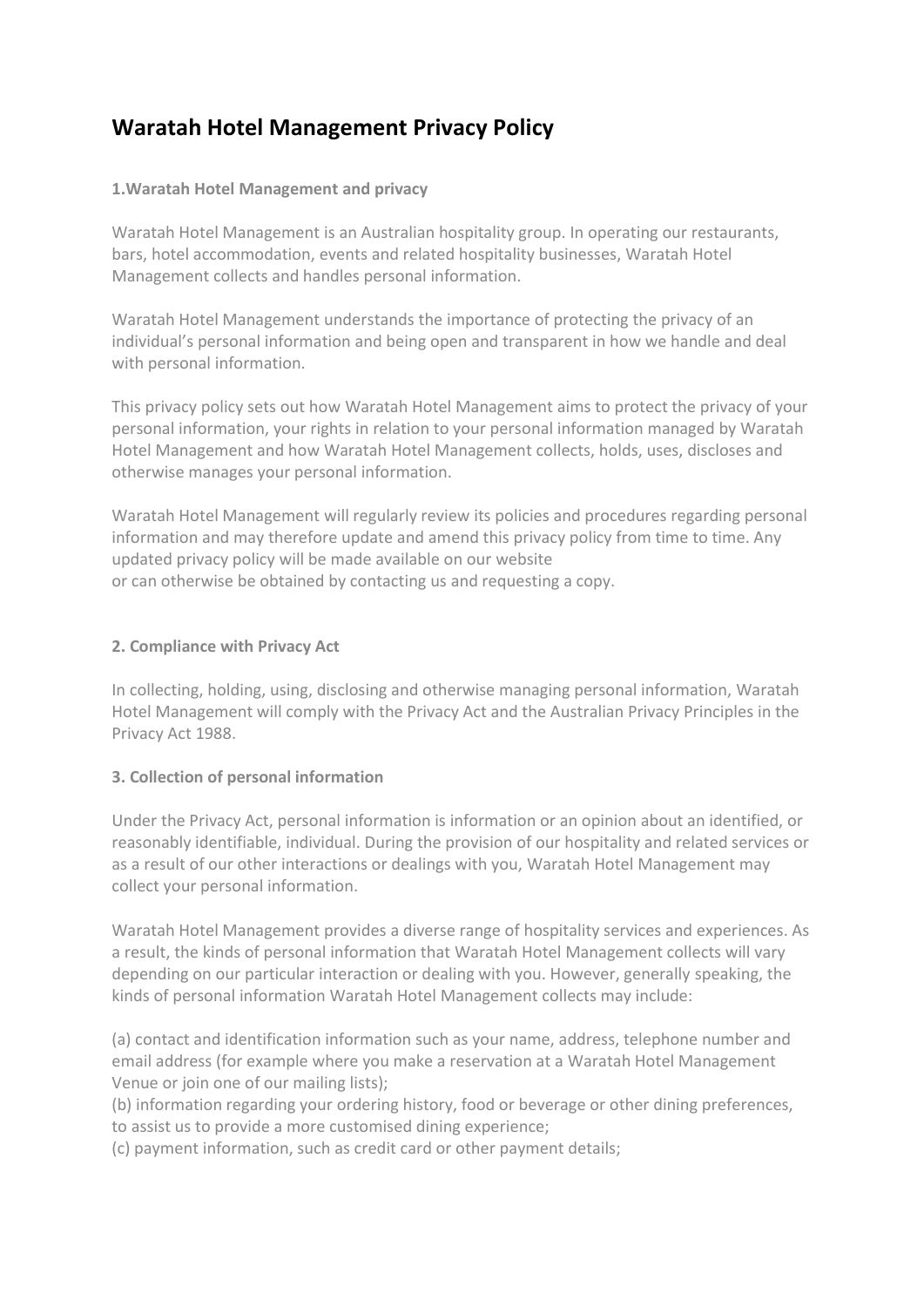(d) where you organise or conduct an event, information regarding the event, your guests and any relevant requirements;

(e) information regarding your experience at a Waratah Hotel Management Venue (for example as part of our guest feedback activities or where you contact us with feedback); and (f) where you apply for employment with Waratah Hotel Management (in addition to contact and identification information detailed above) information relevant to us considering your application for employment including information in relation to your CV, employment history, qualifications and references.

Depending on the Waratah Hotel Management Venue you attend, we may also collect identification information, such as drivers licence or passport information and biometric information (for example face scanning). We generally collect this information because we are required to do so by law and/or for venue, patron and employee security purposes. Specific information regarding the collection and handling of this type of personal information will be available at the relevant venue.

Waratah Hotel Management also collects CCTV footage at many of Waratah Hotel Management Venues, including for venue, patron and employee safety purposes. Details of suspected or actual illegal or improper conduct (including CCTV footage relating to that conduct) may be shared with relevant law enforcement or regulatory bodies.

At some Waratah Hotel Management Venues or Waratah Hotel Management Events, we may also take photographs or other images or content (such a video or audio recordings). Where we do so, we will provide as much detail as possible regarding why the photographs, images or other content are being taken and the purposes for which they are being used. By attending such a Waratah Hotel Management Venue or Waratah Hotel Management Event, you consent to us taking such photographs, images or other content and using those photographs, images or other content, including at the venue and on Waratah Hotel Management websites and social media sites.

Waratah Hotel Management may also hold other kinds of personal information as permitted or required by law or other kinds of personal information that we notify you of at or about the time of collection.

Generally, we do not collect sensitive information about individuals. Information about your health, racial or ethnic origin, political persuasions, criminal record and religious or philosophical beliefs are all examples of sensitive information. There may be circumstances where Waratah Hotel Management does collect sensitive information, for example where we need to collect health information regarding your allergies or in a medical emergency. If we do collect sensitive information about you, we will only do so with your consent or where we are required or authorised to do so by law.

#### **4. Collection of personal information by Waratah Hotel Management**

Generally, Waratah Hotel Management collects your personal information directly from you. For example, Waratah Hotel Management may collect your personal information where:

• you make a reservation for a Waratah Hotel Management Venue or event;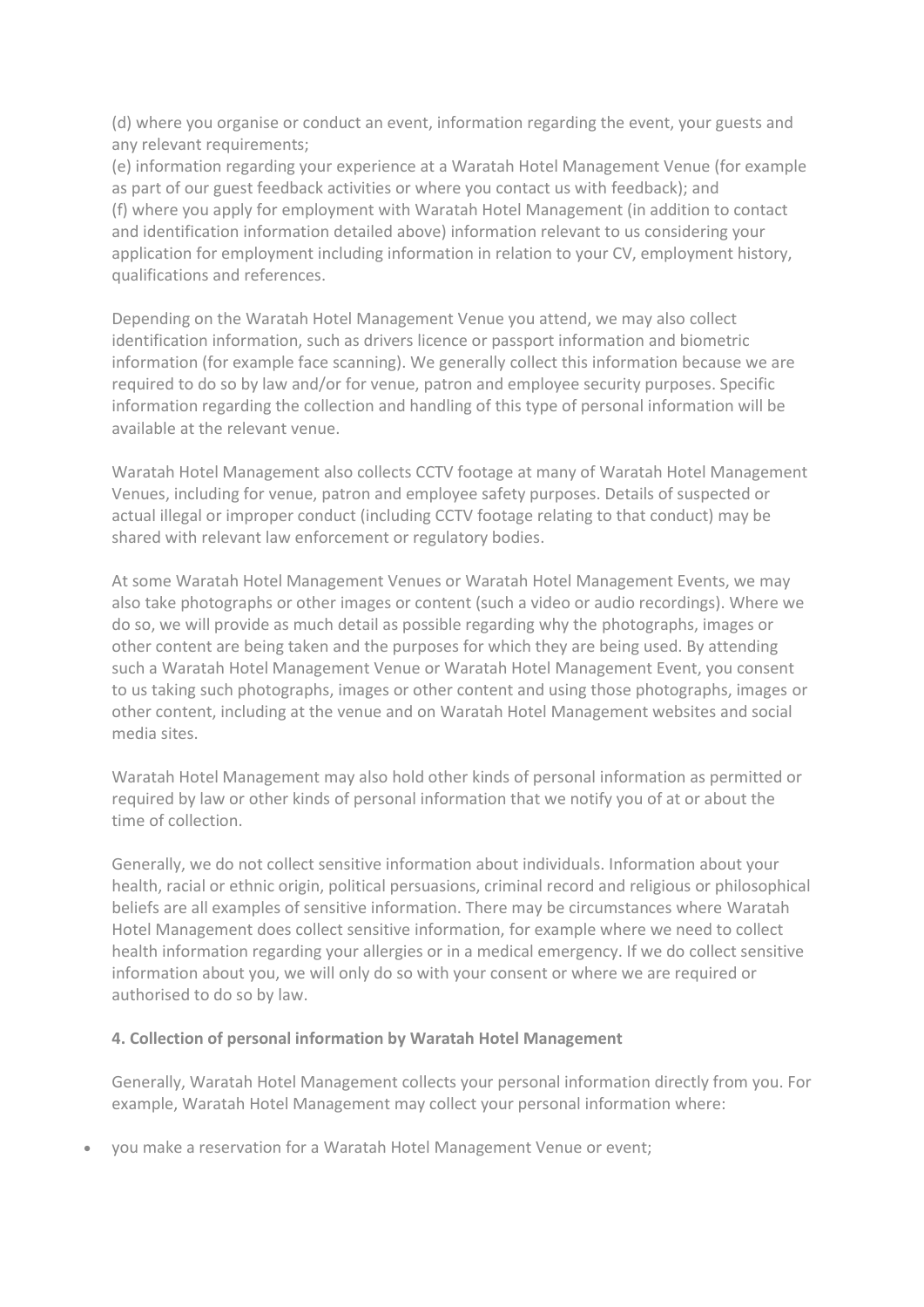- you join one of our mailing lists, fill out a survey, enter a promotion, request services or otherwise provide us with your details;
- you dine at or attend a Waratah Hotel Management Venue;
- you stay at any Waratah Hotel Management Venue that provides accommodation services;
- you organise an event using Waratah Hotel Management Events or participate in or attend an event organised by Waratah Hotel Management Events;
- you sign up to or participate in any Waratah Hotel Management loyalty program;
- you provide feedback to us regarding your experience at a Waratah Hotel Management Venue or your other interaction with Waratah Hotel Management;
- you post information to any of our social media sites;
- you attend a Waratah Hotel Management Event; or
- you apply for or express an interest in employment with us.

We generally collect personal information directly from you. However there may be occasions when Waratah Hotel Management collects your personal information from someone other than you, for example from:

- other entities within Waratah Hotel Management;
- our service providers or contractors (for example where we appoint a service provider/contractor to assist with conducting an event);
- an information services provider;
- a publicly maintained record or other publicly available sources of information including social media and similar websites; or
- a referee or previous employer where you apply for employment with Waratah Hotel Management.

#### **5. Purposes for which personal information is used**

Generally speaking, Waratah Hotel Management collects and uses personal information so that we can provide our hospitality services, interact with you in relation to our services and venues and administer and manage our business and our venues.

Some examples of the purposes for which Waratah Hotel Management collects, holds, uses and discloses your personal information include to:

- take bookings for Waratah Hotel Management Venues or Waratah Hotel Management Events;
- provide dining and other hospitality experiences at Waratah Hotel Management Venues;
- provide our event services to you;
- manage and administer the provision of our services and our relationship with you;
- verify your identity;
- maintain venue, patron and employee safety;
- enable us to supply you with information you request from us;
- conduct promotions, competitions, giveaways and events;
- contact you to obtain your feedback regarding our products or services or to conduct other market research;
- provide you with marketing information regarding Waratah Hotel Management and our venues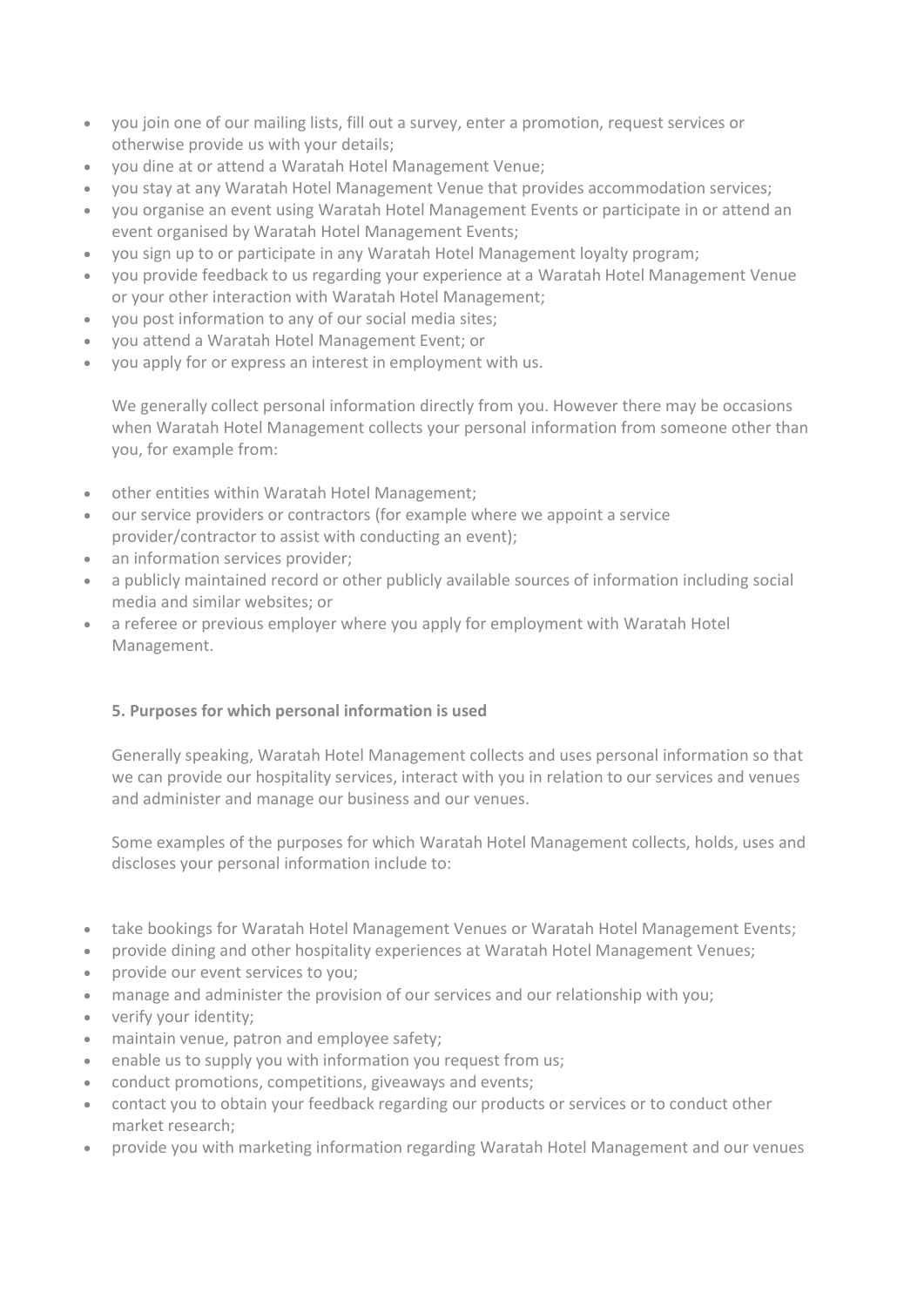- analyse information we collect so that we can administer, support and improve and develop our business and the products and services we offer, including by undertaking data analytics and related activities using your personal information;
- comply with the obligations of Waratah Hotel Management under any applicable laws; and
- consider any application you make for employment with us.

In addition to the purposes listed above, Waratah Hotel Management may use your personal information for other purposes which we notify you of when we collect the information and for other purposes permitted or required by law. Where personal information is used or disclosed, Waratah Hotel Management takes steps reasonable in the circumstances to ensure it is relevant to the purpose for which it is to be used or disclosed.

You are under no obligation to provide your personal information to Waratah Hotel Management. However, without certain information from you, Waratah Hotel Management may not be able to provide services or information to you or may be limited in how we can interact with you.

## **6. Direct marketing**

In addition to the purposes outlined in paragraph 6 above, Waratah Hotel Management may use and disclose your personal information in order to inform you of promotions, competitions, giveaways, events, products or services that may be of interest to you. Where you make a booking at a particular Waratah Hotel Management Venue or sign up for the mailing list of a particular Waratah Hotel Management Venue, this may include sending you information about that Waratah Hotel Management Venue or other Waratah Hotel Management Venues, Waratah Hotel Management Events or services that may be of interest to you.

In doing so, Waratah Hotel Management may disclose your personal information to the companies within Waratah Hotel Management or other entities with which Waratah Hotel Management has a commercial relationship or arrangement for the purpose of the other entity contacting you for such direct marketing purposes.

These communications may be sent using email, telephone, SMS, social media or other similar forms of communication.

If you do not wish to receive such communications, you can opt-out at any time by contacting Waratah Hotel Management via the contact details set out in paragraph 12 of this privacy policy or through the opt-out mechanism contained in a marketing communication to you.

# **7. Disclosure of personal information**

Waratah Hotel Management discloses your personal information for the purpose for which Waratah Hotel Management collects it. As a result, generally Waratah Hotel Management will only disclose your personal information for a purpose described in this privacy policy. This may include disclosing your personal information to:

- the companies or other entities within Waratah Hotel Management;
- •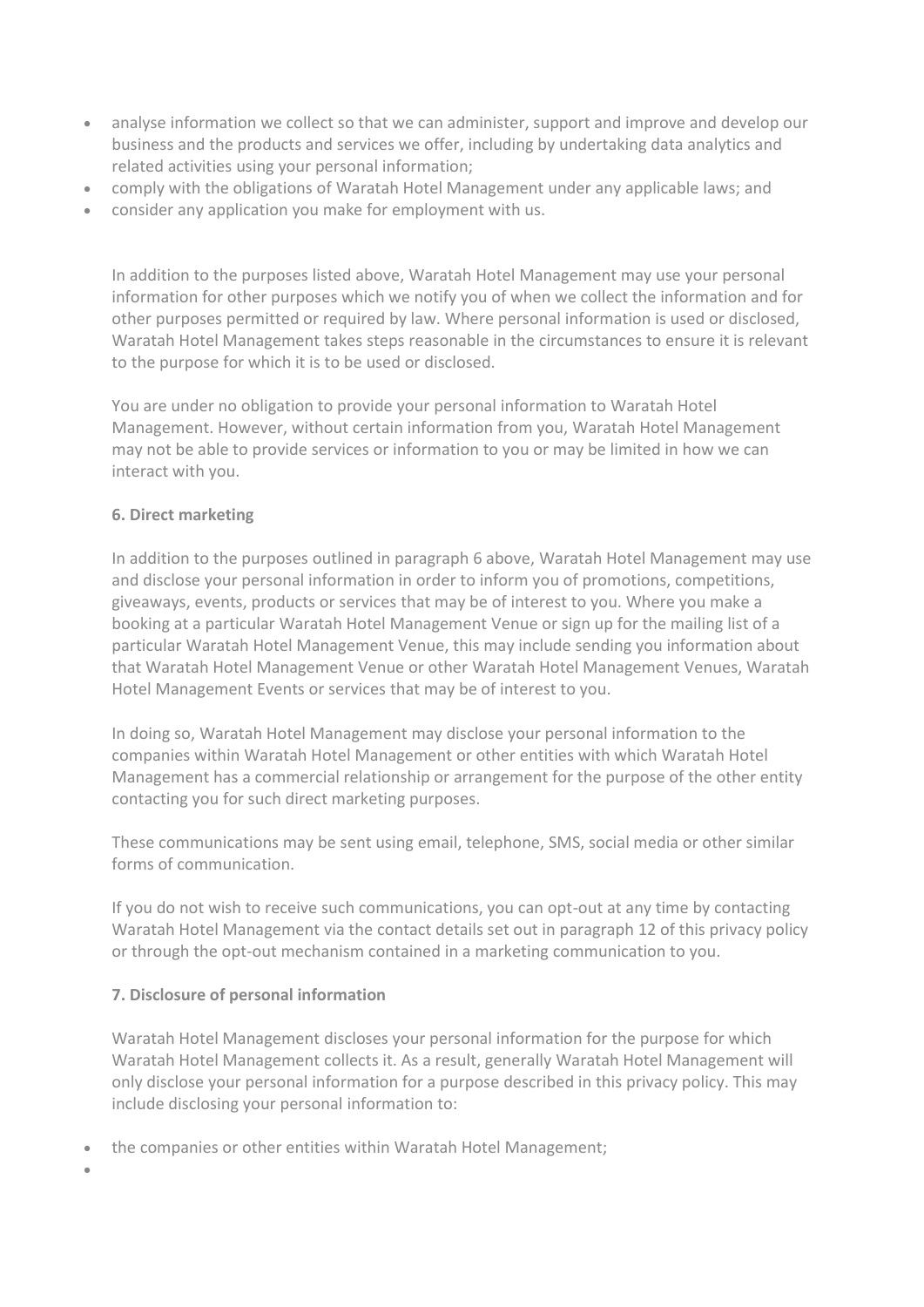- our service providers and contractors and other third parties that provide products or services to us (including our technology service providers, data analytics service providers, bookings or reservation systems providers, event service providers or other business or administration service providers);
- •
- Waratah Hotel Management's auditors, tax, insurance, legal or other professional advisors;
- persons or entities considering acquiring an interest in Waratah Hotel Management's business or assets; or
- Waratah Hotel Management's insurance providers.
- •

Waratah Hotel Management may also disclose your personal information for other purposes where we notify you of the disclosure at or about the time of collecting the information, with your consent or if the disclosure is required or authorised by law. Examples of disclosure that may be required or authorised by law include disclosure to law enforcement bodies, liquor and gaming regulators or under Anti-Money Laundering and Counter-Terrorism Financing laws.

If you post information or other content to public sections of our websites or to our social media sites, you acknowledge that the information or content may be viewed by the public and/or users of the relevant website or social media site.

#### **8. Overseas disclosures**

Some of the parties that Waratah Hotel Management discloses your personal information to may be located outside Australia, including technology service providers located in Canada, the United States and the United Kingdom. We take reasonable steps to ensure that any such overseas recipients do not hold, use or disclose your personal information in a way that is inconsistent with the obligations imposed under the Privacy Act and the Australian Privacy Principles in the Privacy Act.

#### **9. Links to other websites**

When you access our websites or other online services, we may provide as a convenience to you links to other websites, including sites operated by our partners, associates, or independent third parties. These links are provided as a convenience to you. Each website may have its own privacy practices, as described in that site's privacy policy. Those practices may be different than the practices described in this privacy policy, and we encourage you to read each website's privacy policy carefully before you use or submit information to that site. Additionally, to the extent that you follow a link to a website operated by an independent third party, please be aware that we exercise no authority or control over that third party, and cannot and are not responsible for any information that you may submit to that site.

#### **10. Cookies and website statistical information**

Waratah Hotel Management may collect statistical information when you access and use our websites and any online platforms available via our websites, by utilising features and technologies of your internet browser, including cookies and pixel tags. We use this information to analyse how our websites and other online services are being used and seek to improve our websites and other online services and provide more user friendly and customised websites and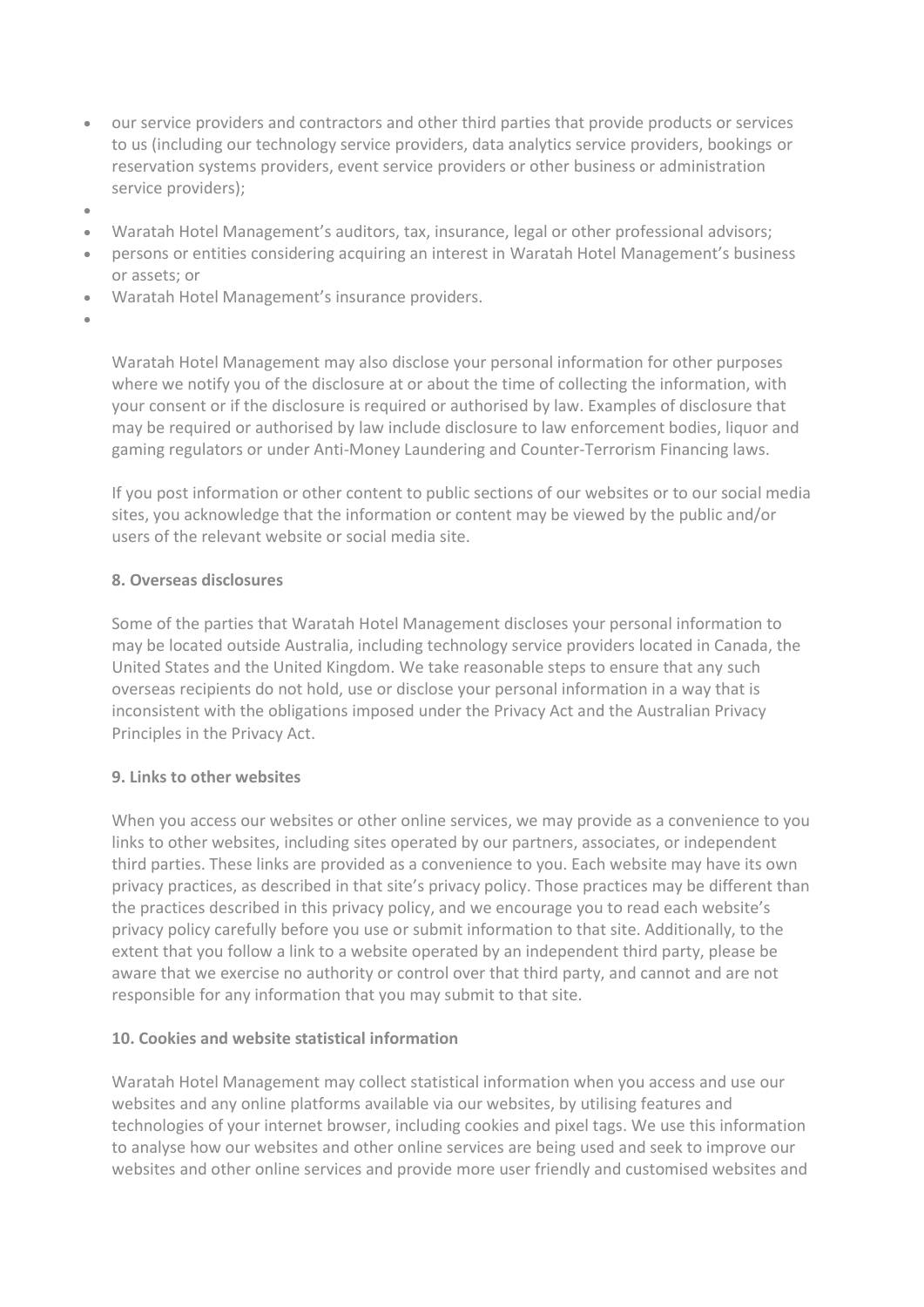online services. These features and technologies do not specifically identify you unless you expressly provide to us personally identifiable information. You may also elect to turn off the internet browser features which allow us to collect statistical information by selecting certain options on your browser. However, this may slow down or cause certain web pages to be inaccessible to you.

# **11. Security of personal information**

Waratah Hotel Management takes the security and protection of the personal information we hold seriously.

We take steps reasonable in the circumstances to ensure that the personal information we hold is protected from misuse, interference and loss and from unauthorised access, modification or disclosure.

Your personal information will be kept on databases held on servers kept in a physically and technologically secured environment, accessed only by authorised personnel or contractors. Where personal information is held in hard copy, it will be held in controlled, access restricted premises which only authorised personnel or contractors will be permitted to access.

Waratah Hotel Management will destroy or de-identify personal information in circumstances where it is no longer required, unless Waratah Hotel Management is otherwise required or authorised by law to retain the information.

# **12. Access and correction**

Waratah Hotel Management takes steps reasonable in the circumstances to ensure personal information it holds is accurate, up-to-date, complete, relevant and not misleading.

In addition, under the Privacy Act, you have a right to seek access to and correction of your personal information that is collected and held by Waratah Hotel Management. If at any time you would like to access or correct the personal information that Waratah Hotel Management holds about you, or you would like more information on Waratah Hotel Management's approach to privacy, please contact Waratah Hotel Management Privacy Compliance Officer using the details set out in paragraph 14 below. Waratah Hotel Management will grant access to the extent required or authorised by the Privacy Act or other law and take steps reasonable in the circumstances to correct personal information where necessary and appropriate.

To obtain access to your personal information:

- you will have to provide proof of identity to ensure that personal information is provided only to the correct individuals and that the privacy of others is protected;
- Waratah Hotel Management requests that you be reasonably specific about the information you require; and
- Waratah Hotel Management may charge you a reasonable administration fee, which reflects and will not exceed the cost to Waratah Hotel Management for providing access in accordance with your request.
- •